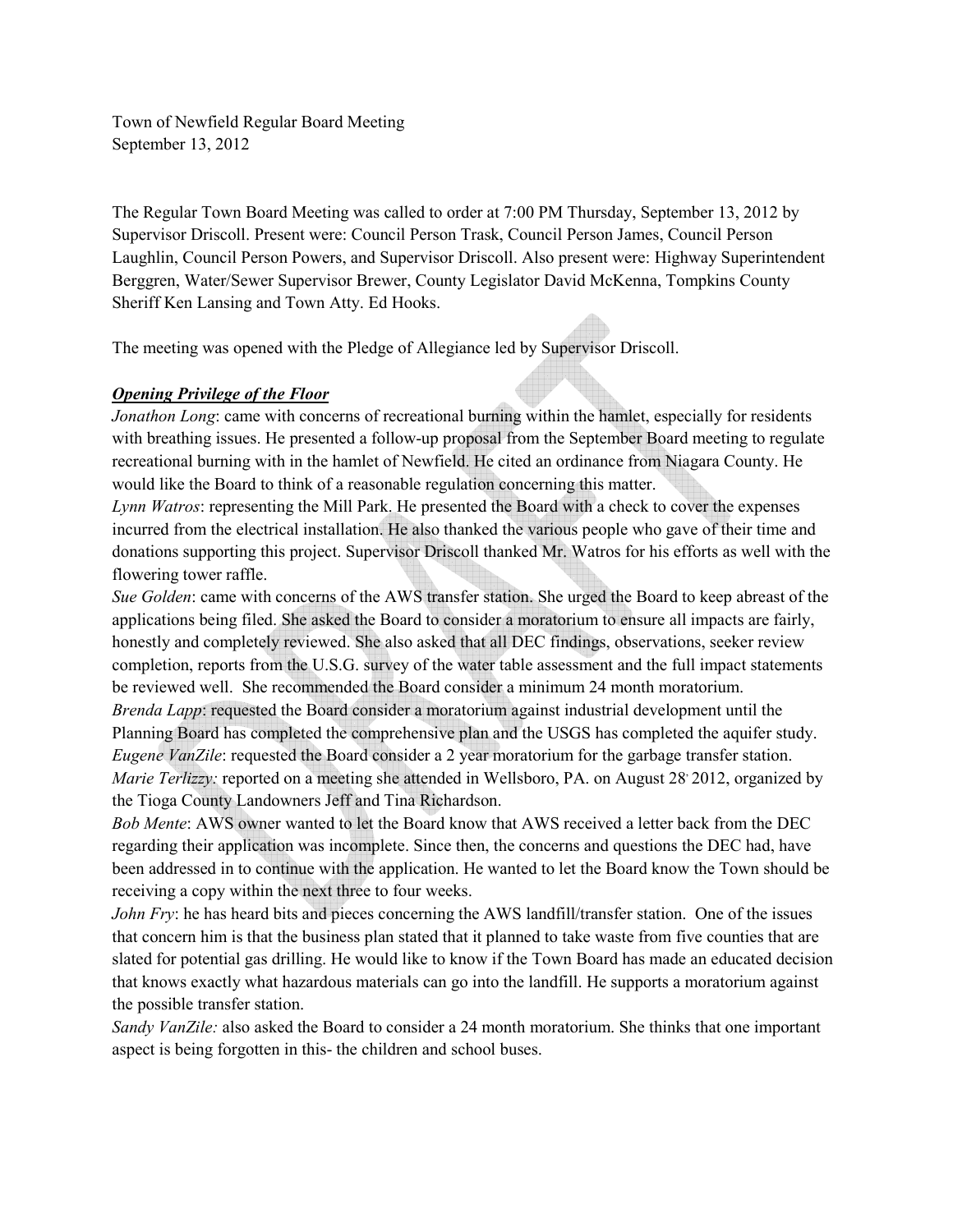*Linda Callahan*: a letter to the DEC has been filed concerning the application filed by AWS. The letter pointed out the inaccuracies, misstatements and problems they have with it and why they feel it should not go through.

#### **Agenda Changes**: None.

*Adoption of the Previous Meeting Minutes:* Motion was made by Council Person Laughlin to accept the August 9, 2012 Board Meeting Minutes and seconded by Council person Powers.

Vote: Council Person Trask: AYE, Council Person James: AYE, Council Person Laughlin: AYE, Council Person Powers: AYE and Supervisor Driscoll: AYE. Motion passed.

## *Reports*:

*Highway*: Highway Superintendent Berggren reported that the Highway department had been cutting shoulders and ditching on Cayutaville and Tower Roads. Paving was done on Leslo Lane and Horton Hgts. They will be doing creek work on Fox Hollow, the Stone Jug and Carter Creek Road. They are also getting ready for winter, hauling in sand and cleaning up around the Town Barns.

*Water and Sewer Department:* water leaks at the well house were taken care of. He also got a quote for the water meter replacement for Water District 1.

*Recreation:* Recreation Director Dustin James passed out the newly created Recreation Department Program. He announced that at the Out Door Community Movie event will be Friday October 5<sup>th</sup>. at 7:30PM. The Old Home Day Chicken BBQ netted around one thousand dollars as a fund raiser. He is working on adding Adult Wellness Programs. The two that are being added are Tai Chi and Yoga Dance Program along with the existing Adult Basketball. The cheerleading program has been expanded upon adding pep squad program. Soccer and Cheerleading programs are both up and running. The numbers are good in both.

**Tompkins County Legislature**: David McKenna, reported that the independent findings for the redistricting have been accepted. Budget hearings hearings began last week for the Tompkins County Budget.

**Supervisors Report**: Supervisor Driscoll announced that Newfield's budget process began in the middle of August. Work sheets that were given to department heads have arrived back and are now being compiled into the first draft budget for the Town Board. His goal is to distribute it to the Town Board the week of September 24<sup>th</sup>. At the Work Session on September 27<sup>th</sup>. at 7:00, the Board will be setting a schedule for budget sessions. The list of dates and times will be published on the Website.

A Notice of Intent has been received; Supervisor Driscoll asked that Town Attorney Ed Hooks give a short read of the intent. Mr. Hooks explained that three claims had been made against the Town in regards to the accident that occurred on March 11, 2012. All have been referred to the town insurance carrier and counsel has been assigned to handle the matter for the Town.

Supervisor Driscoll also said that by virtue of the many presentations that have been made during privilege of the floor, the Board is very aware of the requests for consideration for a moratorium on solid waste transfer station/and heavy industrial activity. As part of their due diligence, they have been studying on their own and Supervisor Driscoll has had conversations with DEC concerning the DEC process. Atty. Hooks said that he would be willing to investigate to see what it means to have a moratorium on this type of activity by looking through municipal and town laws. Supervisor Driscoll asked Atty. Hooks what he had discovered so far. Atty. Hooks said that the environmental conservation law does not preempt towns from not being able to move forward and regulate garbage activity within their borders. The Town has the right to go forward and do that. He has been looking to see what towns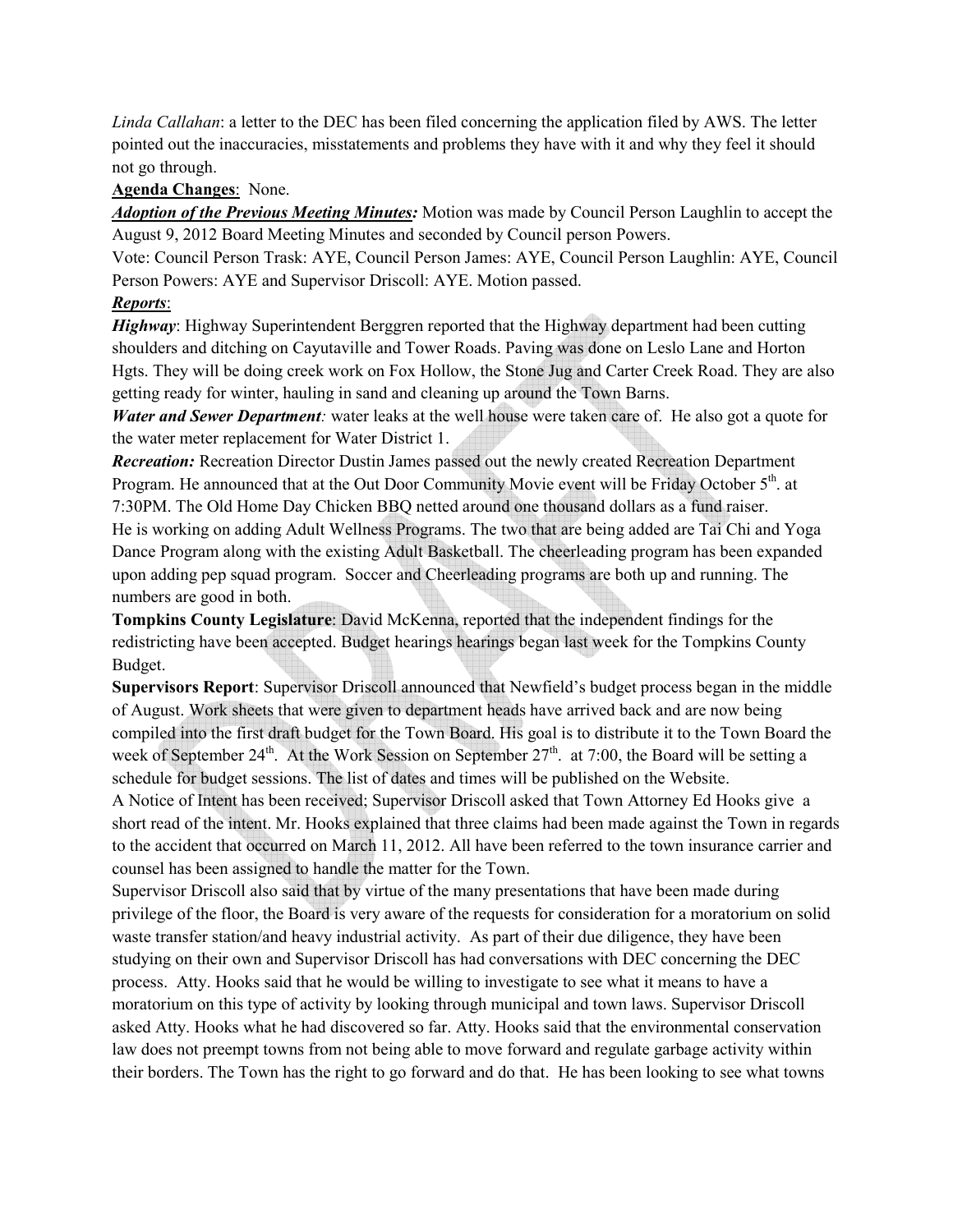in the state have actually done that. He hopes to have a draft for the Board to look at and discuss at the September  $27<sup>th</sup>$ . work session.

#### *New Business:*

*Presentation by Sheriff Ken Lansing:* Sheriff Lansing spoke of his commitment to an open line of communication with every village and town with in Tompkins County. He asked that anyone on the Board or anyone with in the Town or Village that is unclear on something, bring it to the Town Board and he can be contacted by email. He will send someone to a Board Meeting to help out with any necessary explanation. He would like to have a good working relationship within the county without any misconceptions. A resident asked Sheriff Lansing about the Latin graffiti in the downtown area and home invasions/murders. She asked if there were people working within the schools to prevent the gangs from recruiting young kids and how is the department doing solving the home invasion problem. He replied that the Department is still doing the D.A.R.E. program but is in jeopardy. He feels strongly for this program as he worked with for 17 years. He shared that the previous week, the Sheriff's Department, State Police, Dryden Police Department, and the TC3 officers arrested five Latin King Gang members in Dryden. He also responded on the question of home invasions He stated that the murders have not been solved; the investigators have been following up on more leads and are always ongoing. A question was asked if he felt there was more crime than there was in the past years. He feels that there is more crime and feels this is the worst he has ever seen it.

*Presentation of the NEWFEILDNY.ORG website by Linda Poppleton and Mike Allinger*: Ms. Poppleton reviewed how she and Mr. Allinger had viewed many websites from across the state and took all the best information on the websites and tried to combine them into the Newfield website. The goal is for it to be easy for everyone to use and easy for the contributors to update. The front page has a news blog on it; newer additions will be on top, older notices will be on the bottom. The events calendar is on the right. The calendar is set up so that there is one master calendar for the Town that contains all the Town board information. It can also link into the Recreation calendar. She told how the layout was decided upon; each category has a drop down underneath it. She felt many could use more information. She asked if anyone had an interest in helping out, to please email them. Supervisor Driscoll also reviewed how the site was cross reference able. He used the Code Enforcement as an example. You can go to Government, then Code Enforcement and find permits; you can also find permits under Residents as well. They tried to cross reference as much as possible to make it easier for the user. Supervisor Driscoll referred to the website as the Beta site. He would like people to use it for the next four months, use it, experience it, understand it and have ideas about how it can be improved. Then in 2013, allow some time to adopt and adapt everyone's ideas. A resident asked if there were an inaccuracy who would be contacted. She was directed to the bottom of the website page for that information. It was asked if any plans to pay the water bills on line were. Supervisor Driscoll said yes but also said that was another level of bookkeeping and financial management. It was asked if it would add work. He replied it add work if it was not done correctly. He thinks that when we are ready to pay online, the Town will do so but not until it can be done seamlessly. Another resident asked about submitting posting. Supervisor Driscoll raised his hand that he was the person. Ms. Poppleton added that the Town Clerk could as well. Supervisor Driscoll also announced that all the Town Departments will have Town emails with the same route, newfieldny. Supervisor Driscoll thanked Ms. Poppleton and Mr. Allinger for creating website for the Town.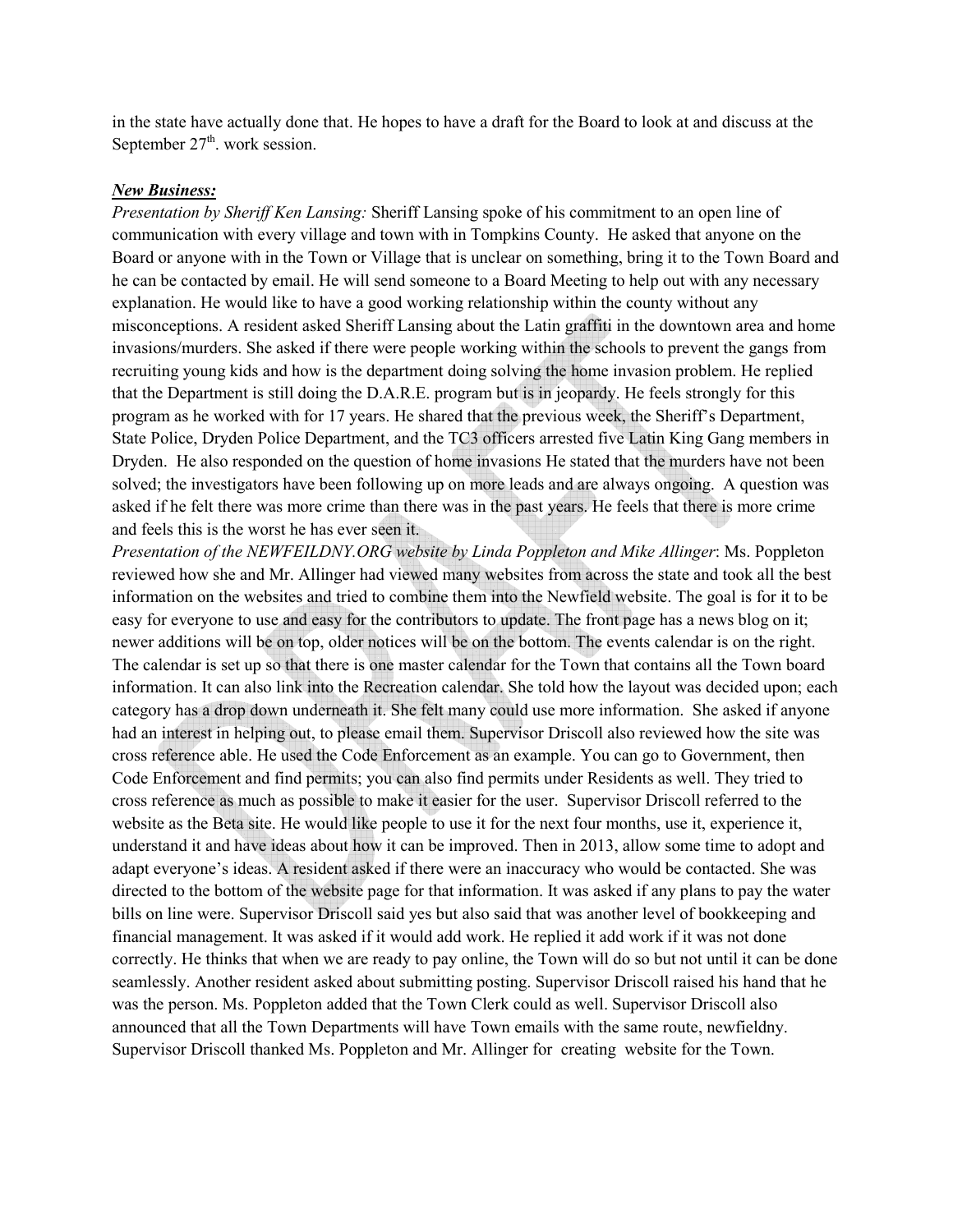*Resolution to Appoint Harry Wright Interim Environmental Code Enforcement Officer For the Period of October 1, 2012 to September 30, 2013 at the Annual Rate of \$ 3500.00 Payable Monthly*. Motion was made by Council Person Powers, to accept Resolution 33-2012 and seconded by Council Person James.

Council Person Laughlin asked if it had been decided that it would be a year interim. Supervisor Driscoll said that he had discussed a year. He felt that a year period would give a sense of the flow of cycles. Council Person Laughlin also recalled the discussion of hiring a second Code Enforcement Officer. Supervisor Driscoll said yes, if it came to the point where the Town needed to yes. He feels that the interim title allows for that type of flexibility. Council Person Trask asked why didn't the Town pay him until the end of the year at this rate and then use the salary on a regular year that follows the budget rather than two budget years. Supervisor Driscoll's thought was that the figure could go up or down depending on what the Board finds. Council Person Trask felt that it would add to confusion later on. Supervisor Driscoll asked if he had a suggestion. It was then to proposed to amend the proposed Resolution to read as: **Resolution 33-2012** 

**Whereas** Tony Petito has retired from the position of Environmental Code Enforcement Officer, and **Whereas** Harry Wright, Building Code Enforcement Officer, has agreed to serve as Interim Environmental Code Enforcement Officer for the period commencing October 1, 2012 through December 31,2012 at annual compensation prorate of \$3500.00.

**Now Therefor Be it Resolved** that the Newfield Town Board hereby appoints Harry Wright as Interim Environmental Code Enforcement Officer for the period and rate identified rate.

A motion was made by Council Person James to make a friendly amendment of Resolution 33-2012, and seconded by Council Person Laughlin.

Vote: Council Person Trask: AYE, Council Person James: AYE, Council Person Laughlin: AYE, Council Person Powers: AYE, and Supervisor Driscoll: AYE. Motion passed.

**Approval of the August 2012 Expenses:** Motion was made by Council Person Trask to approve the August 2012 expenses and seconded by Council Person James.

| General Fund: Vouchers Totaling            | \$41,126.79  |
|--------------------------------------------|--------------|
| Highway Fund: Vouchers Totaling            | \$115,703.71 |
| <b>Recreation Fund: Vouchers Totaling</b>  | \$4,649.98   |
| <b>Streetlight Fund: Vouchers Totaling</b> | \$1,180.60   |
| Sewer Fund: Vouchers Totaling              | \$508.25     |
| Water 1 Fund: Vouchers Totaling            | \$1,844.38   |
| Water 2 Funds: Vouchers Totaling           | \$530.23     |
| Trust and Agency Fund: Vouchers Totaling   | \$3,393.47   |

Vote: Council Person Trask: AYE, Council Person James: AYE, Council James: AYE, Council Person Laughlin: AYE, Council Person Powers: AYE and Supervisor Driscoll: AYE. Motion passed.

## *Closing Privilege of the Floor*

Lynn Watros: asked if the Town was required to have an Environmental Code Enforcement Office. Supervisor Driscoll replied that the Town had its own ordinance for that activity and need to have our own enforcement capacity for it as well.